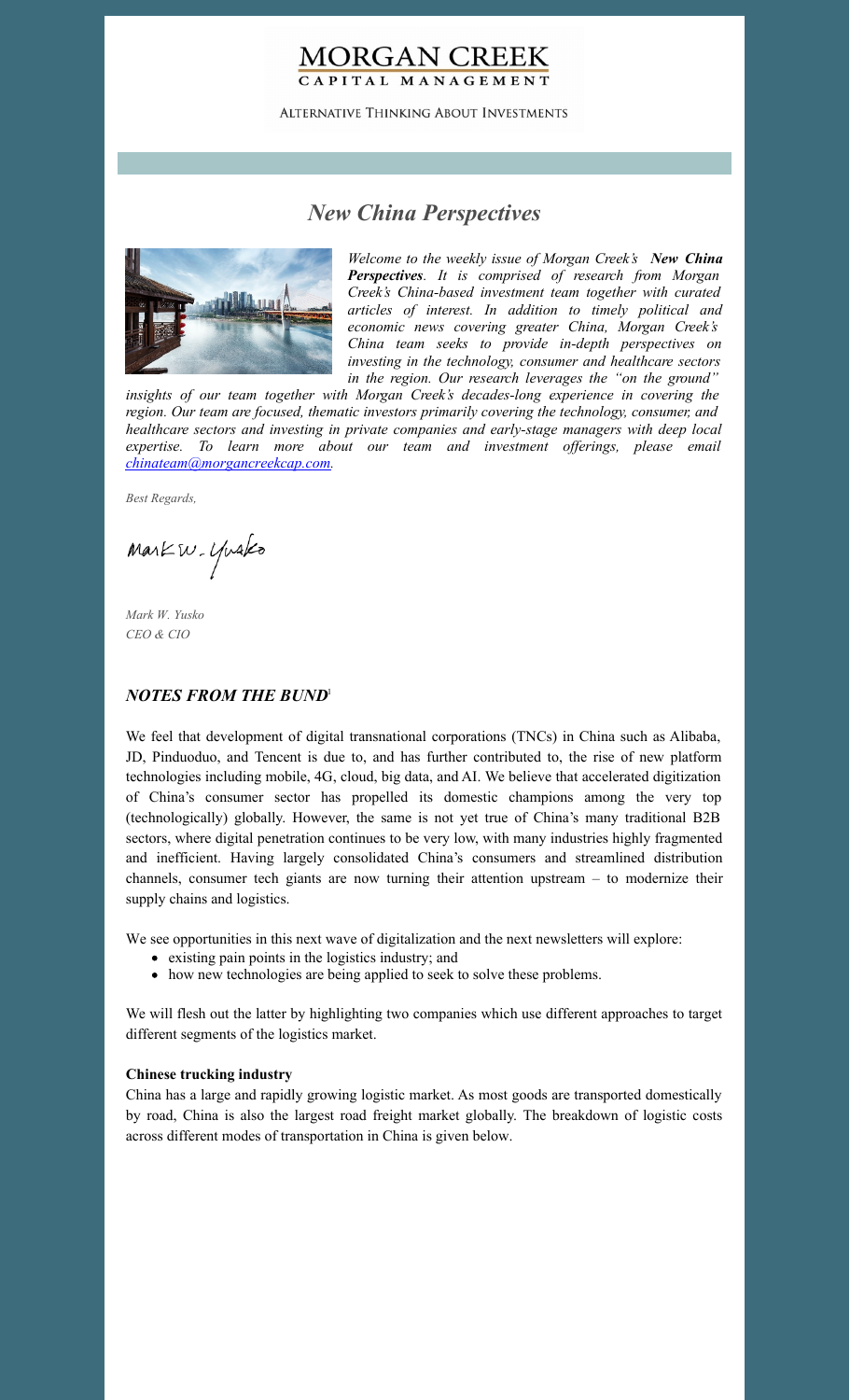

### *Figure 1: Breakdown of logistic costs across dif erent modes of transportation in China*

As can be seen, road freight is responsible for transporting 74% of gross tonnage within China. However, the industry is highly inefficient when compared to its global peers. As a percentage of GDP, logistics costs are 15% in China, as compared to the 12% global average, let alone the 8% average of more developed markets such as the United States.



#### *Figure 2: Logistic costs as a percentage of GDP*

Total logistics cost in China in 2020 was CNY 14.9 trillion. If the Chinese market can become as efficient as the US, it will be able to save approximately CNY 7 trillion per year. Thus, there is a strong economic incentive to improve efficiency within the logistic industry.

Furthermore, inefficient logistics have an environmental cost also. China is among the largest emitter of greenhouse gasses, responsible for 27% of the world's greenhouse gasses in 2019<sup>2</sup>. Transportation is responsible for  $8\%$  of Chinese  $CO_2$  emissions<sup>3</sup>. In China in 2020, both "trucks and buses contributed 74 percent of nitrogen oxides emissions, 52 percent of particulate matter emissions, and more than 50 percent of greenhouse gas emissions.<sup>4</sup>" Thus, improving efficiency will also increase sustainability. Further, projected  $CO_2$  emissions from freight are expected to increase from 400 million tons in 2010 to 1.5 billion tons in 2030 as illustrated below.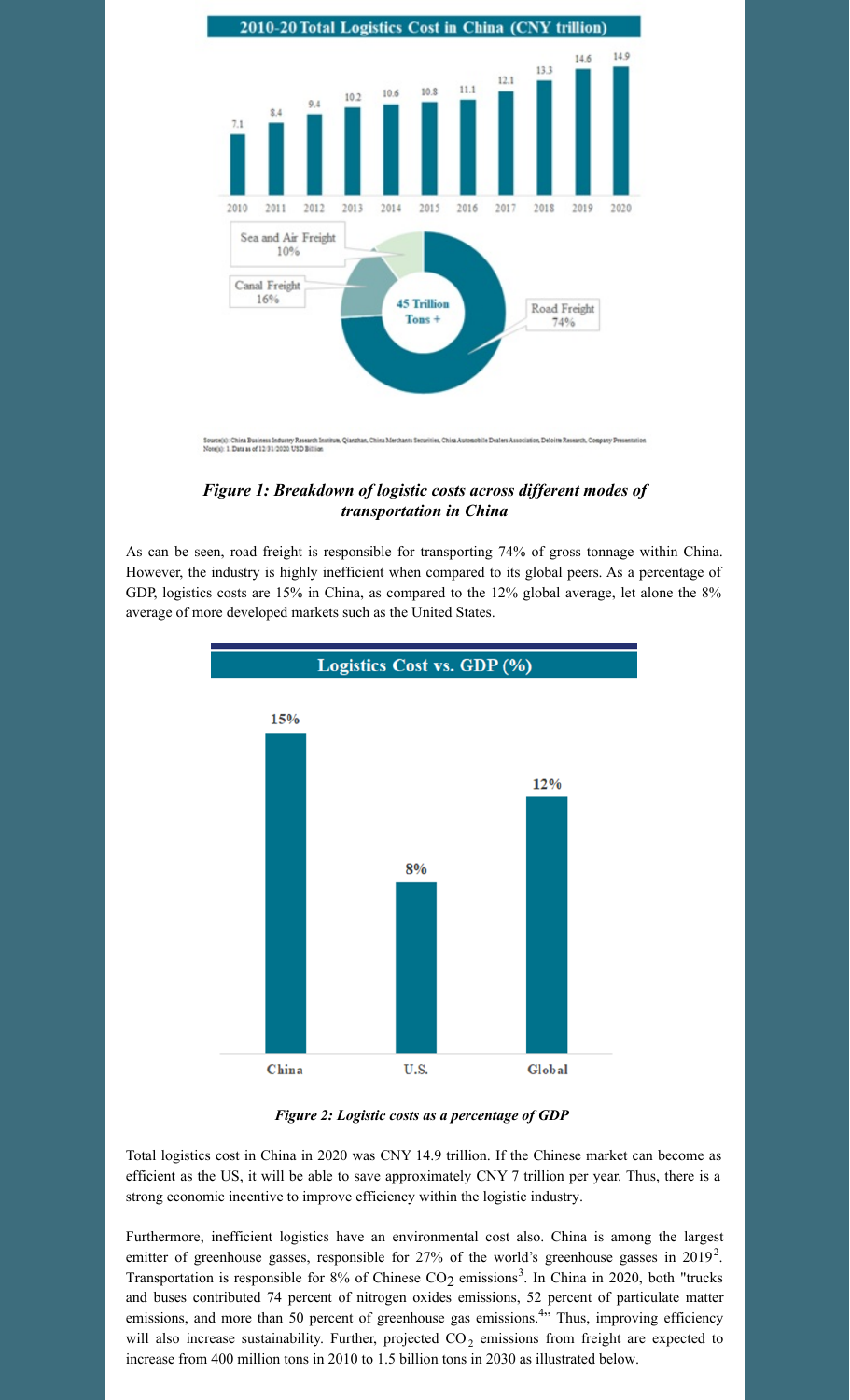

*Figure 3: Projected CO<sup>2</sup> emissions from freight in China over time 5*

China's trucking industry is also highly fragmented, leading to low utilization of existing fleets, meaning many trucks run empty, incurring both economic and environmental costs. The charts below show China's much lower heavy-duty truck (HDT) utilization as compared to developed nations such as the United States and Germany. Furthermore, while in both US and Germany HDTs are running empty less than 25% of time, in China, they run empty more than 35% of the time.



In our view, the reasons for this low efficiency are systemic problems within the Chinese trucking industry. Firstly, most trucking enterprises are mom and pops (ie. subscale). As a point of comparison, China has more than twice as many trucking companies as America and the largest US trucking company has approximately 9% market share <sup>6</sup> as compared to the largest Chinese company which has less than 1% (figure 6).



*Figure 6: Comparison of number of trucking firms in USA vs. China*

This is illustrated by the fact that Chinese truckers have a long tail whereby the vast majority of truckers are owner-operators, or mom and pop drivers, such that <0.003% of companies have fleets of 500 trucks or more. (figure 7).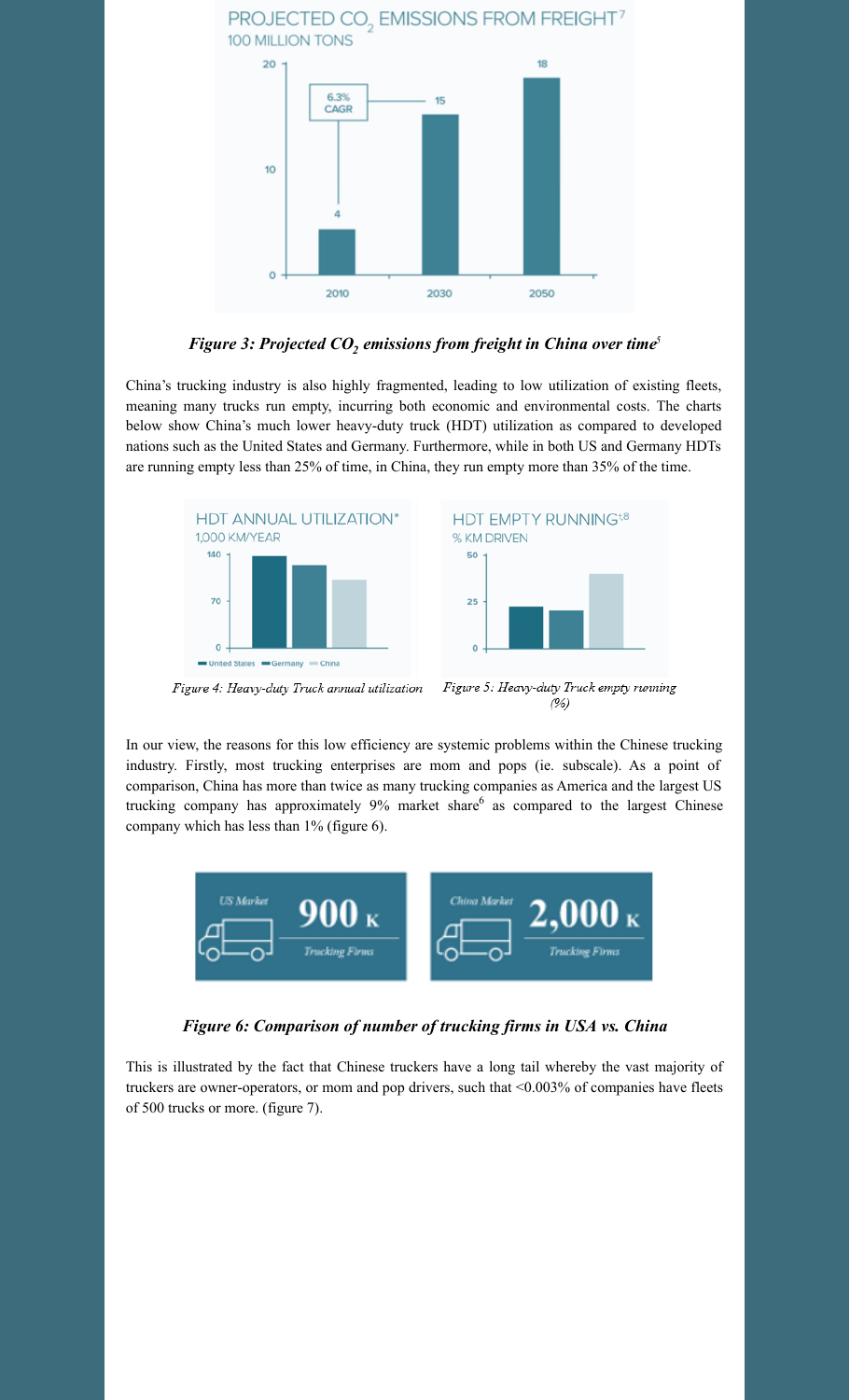

urce(s): CNBC, NIO, Coyote, Roland Berger<br>te(s): 1. Data as of 12/31/2020. USD Billion

Since most companies are small, they have very little capital to invest for the future, instead focusing on upfront cost minimization.

Secondly, there is a vicious cycle of poor working conditions in the industry with poorly skilled workers with limited experience. Due to difficulties in enforcement, regulations are rarely followed and there is an incentive to skirt the law to increase profitability (ie. overloading trucks, or driving with insufficient resting time). These poor working conditions drives high trucker turnover (over 80% annually), which meaning there is a severe shortage of experienced drivers. Both these reasons contribute to high accident rates. Reported crash fatalities in China are 9.4/10k vehicle registration as compared to 1.3/10k in the US. Even Brazil, a peer developing country, has a lower crash fatality rate of 6.6/10k.

Thirdly, markets are opaque with low information sharing and levels of trust. Xiong (2010) calls the trucking market chaotic<sup>7</sup> because it is made up of millions of individuals with one to very few trucks, dealing with businesses that are also small, and all operating without standard operating procedures and transparent pricing, leading to uneven and unpredictable changes in bargaining power over time. Activities including falsification of records occur frequently enough so that there is no mutual trust between business partners.

### **[Click](https://www.morgancreekcap.com/market-commentary/#investment-process) here to see back issues of New China Perspectives**

## *CHINA NEWS SPOTLIGHT*

**US-China relations: 'vague' investment screening plan leaves questions on scope and execution:** Tension with China is propelling the creation of a new outbound investment screening regime in the United States, but significant uncertainty remains about how it will be implemented, analysts say. *Read [more.](https://www.scmp.com/economy/china-economy/article/3173864/us-china-relations-vague-investment-screening-plan-leaves)*

**China new bank loans jump, first quarter lending hits record US\$1.3 trillion, 'further acceleration' expected:** New bank lending in China rose more than expected in March, while broad credit growth accelerated, from the previous month as the central bank kept policy accommodative to support the slowing economy. *Read [more.](https://www.scmp.com/economy/economic-indicators/article/3173855/china-new-bank-loans-jump-us492-billion-march-beating)*

**Chinese commerce ministry urges US to remove tariffs, as bilateral trade supports 860,000 American job:** A USCBC report on US exports to China reaching a new record, which helps support 860,000 American jobs, is yet another proof of the mutually beneficial nature of China-US economic and trade ties, China's Ministry of Commerce said on Thursday, urging the US government to do away with the tariffs and stop crackdowns on Chinese companies. *Read [more.](https://www.globaltimes.cn/page/202204/1259323.shtml)*

**China approves first batch of video games in 9 months:** China granted new video game licenses on Monday for the first time in nine months, but none of the 45 approved titles came from the big domestic leaders NetEase and Tencent Holdings. *Read [more.](https://asia.nikkei.com/Business/Media-Entertainment/China-approves-first-batch-of-video-games-in-9-months)*

**Zhihu Inc. Announces Pricing of Global Offering:** Zhihu Inc. (NYSE: ZH) ("Zhihu" or the "Company"), the operator of Zhihu, a leading online content community in China, today announced the pricing of the global offering (the "Global Offering") of 26,000,000 Class A ordinary shares of the Company (the "Sale Shares") by certain selling shareholders, which comprises an international offering (the "International Offering") and a Hong Kong public offering (the "Hong Kong Public Offering"). *Read [more.](https://www.prnewswire.com/news-releases/zhihu-inc-announces-pricing-of-global-offering-301525859.html)*